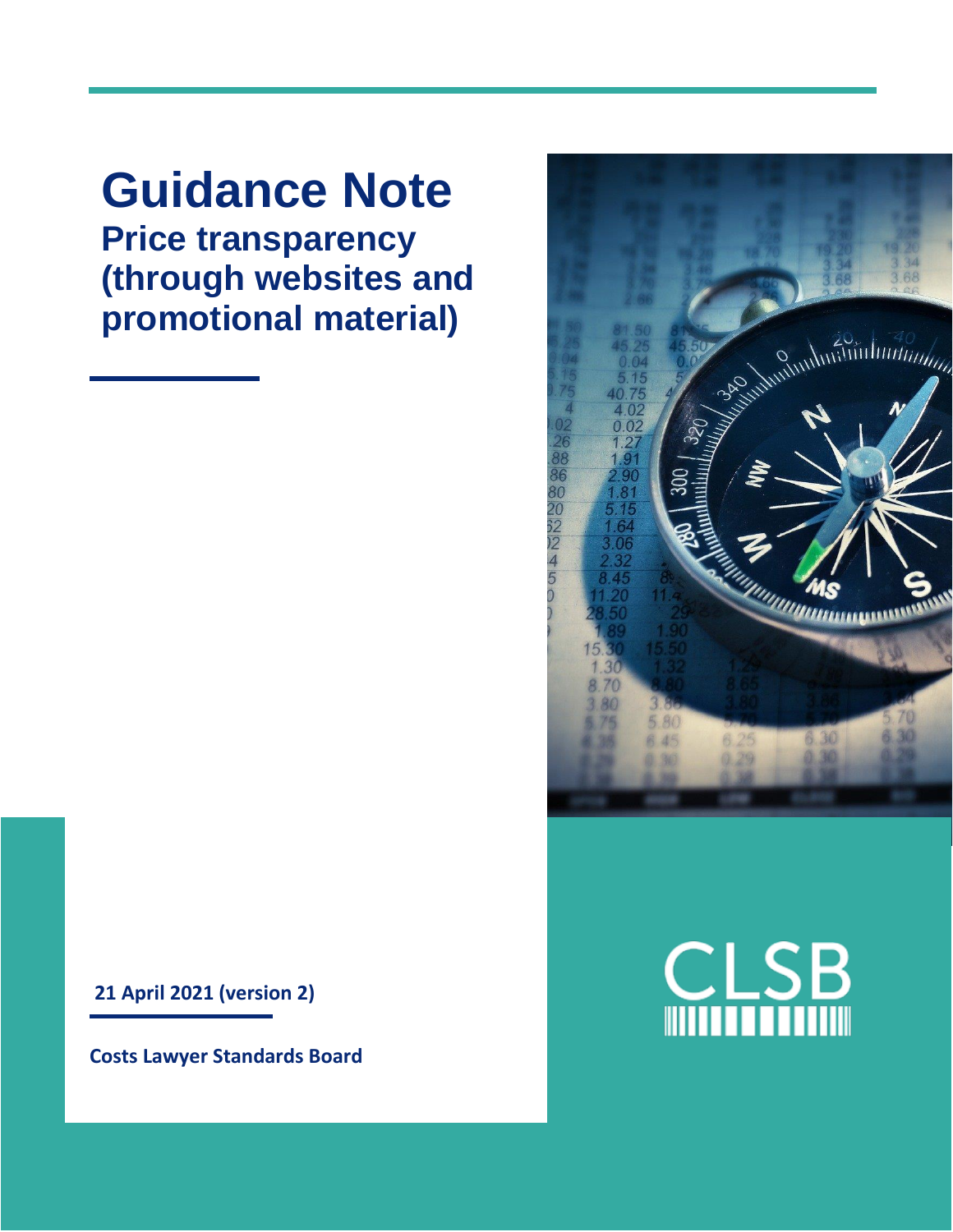# Background and purpose of this guidance

- 1. In 2016, the Competition and Markets Authority (CMA) [carried out a market study](https://www.gov.uk/cma-cases/legal-services-market-study)  [into the supply of legal services in England and Wales.](https://www.gov.uk/cma-cases/legal-services-market-study) The study concluded that "competition in the legal services sector for consumers and small businesses is not working well" and that information issues "weaken the ability of consumers and small businesses to drive competition through making informed purchasing decisions". Amongst the CMA's recommendations was improving "upfront" transparency on price and services for consumers.
- 2. The CMA reviewed the implementation of its recommendations in 2020 and published a [report of its findings.](https://www.gov.uk/cma-cases/review-of-the-legal-services-market-study-in-england-and-wales?=0#review-report) The CMA found that although progress had been made, more needed to be done to help consumers choose between providers, and that regulators should aim to improve the clarity and comparability of information by promoting good practice amongst regulated lawyers.
- 3. This guidance note explains the kind of price and service information that Costs Lawyers should make available for individual consumers or small businesses (with up to ten employees), as these were the particular focus of the CMA's market study and review. It relates to information that is provided before a lawyer is formally engaged (that is, before a client care letter is issued), in order to help consumers choose a service provider that is right for them.
- 4. This guidance note therefore aims to:
	- Promote good practice in the provision of upfront information to consumers by Costs Lawyers through websites and other promotional material.
	- Assist Costs Lawyers in meeting their obligation under paragraph 4.6 of the [Code of Conduct](https://clsb.info/for-costs-lawyers/costs-lawyer-handbook/) to ensure that clients (including prospective clients) are able to make informed decisions about the work being undertaken on their behalf and the cost of that work.
	- Assist Costs Lawyers to attract clients by transparent promotion of their services. Clients will be more willing to approach you or your firm if they are clear about the services that you provide and what they will cost.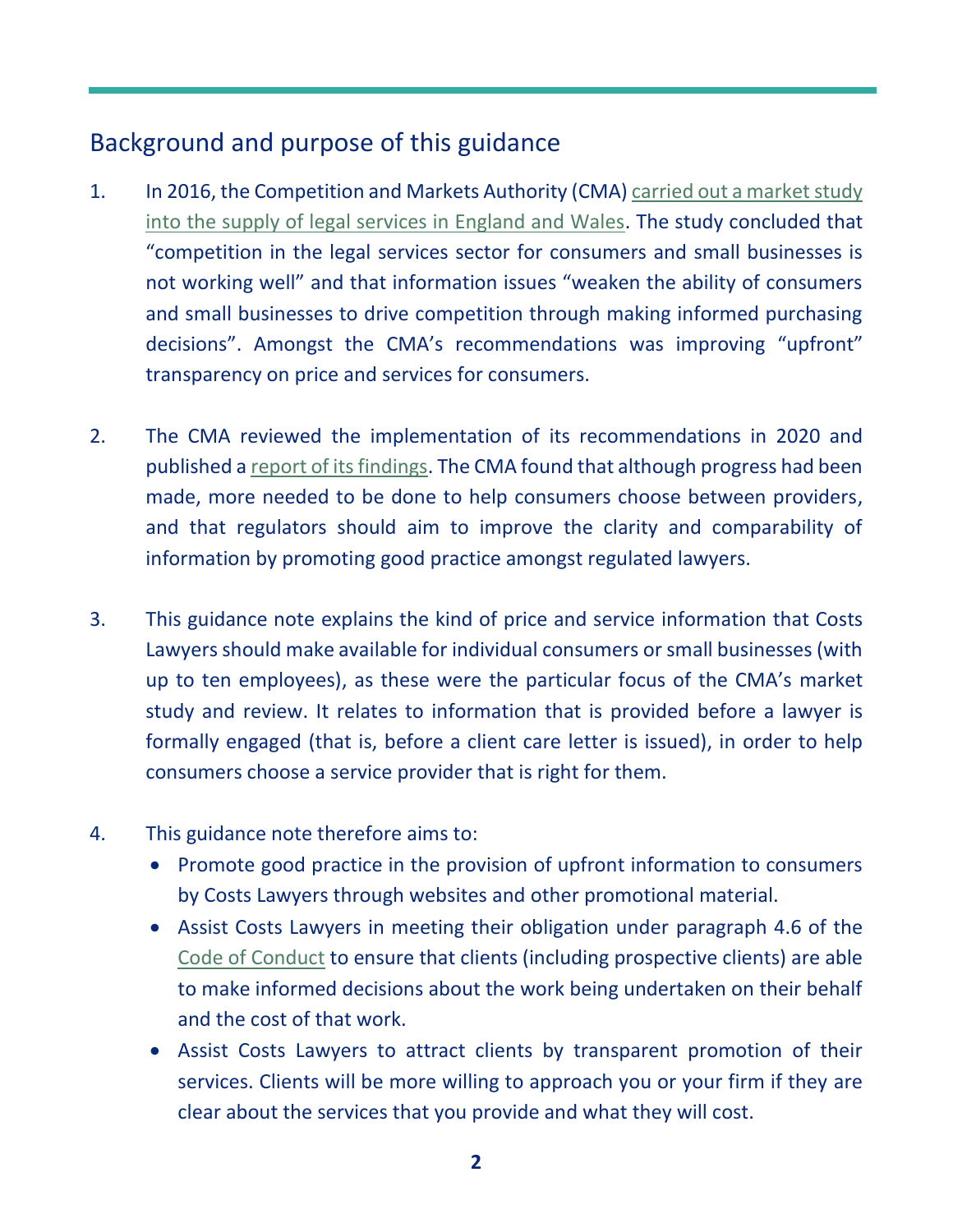- Reduce misunderstandings and prevent possible complaints later on when clients do instruct you.
- 5. The information that you need to provide a client at the point of engagement (once the client has chosen to instruct you) can be found in our separate guidance note on client care letters in the [Costs Lawyer Handbook.](https://clsb.info/for-costs-lawyers/costs-lawyer-handbook/) Some of the suggestions in that guidance note, particularly relating to price and service information, could be used by Costs Lawyers to also improve their websites and promotional material.

# Who does this guidance apply to?

- 6. This guidance applies to you if you are:
	- (i) A sole practitioner Costs Lawyer who has a website or issues promotional material.
	- (ii) A Costs Lawyer working in a costs law firm or other unauthorised organisation where that organisation has a website or issues promotional material and where your position in the organisation gives you some control or influence over those media.
- 7. This guidance does not apply to you if you are:
	- (i) A Costs Lawyer working in an organisation authorised by another regulator under the Legal Services Act 2007. In particular, for Costs Lawyers working in an organisation regulated by the Solicitors Regulation Authority (SRA), the SRA's rules on price transparency for the entity prevail.
	- (ii) A Costs Lawyer working only in-house (for example, in a bank, corporate or government department) and not offering services direct to the public.

#### Information on price

8. Your first duty is to ensure that information you provide is not misleading or inaccurate when you publicise your business or yourself as a Costs Lawyer (Code of Conduct paragraph 1.4).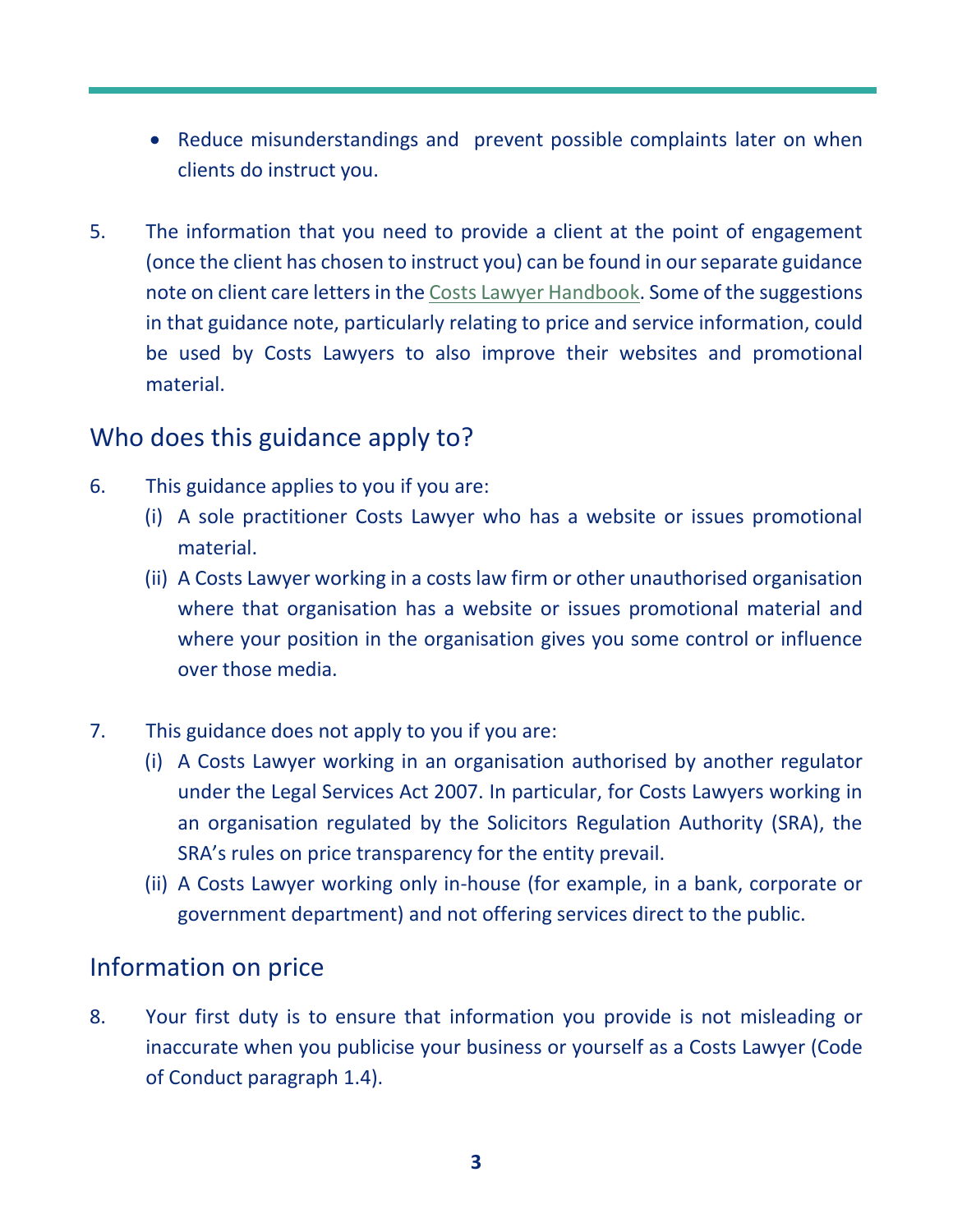- 9. Whilst transparency in relation to price and services generally will help your business and reduce complaints, the recommendations in this guidance relate to the services you offer to individual consumers and those small businessesthat will not have any specialist knowledge in this area.
- 10. When you promote services for individuals and small businesses, whether on your website or otherwise, you should include price information about those services as follows:
	- State the total cost of the service, where known (for example, if you charge a fixed fee).
	- Where you cannot give a total cost, you can give an indicative cost. This could be a range of likely total costs. You might also choose to provide a typical or average cost for the type of service, particularly if the range is quite large.
	- If the price is not fixed, give the basis for charges, including hourly rates (by grade of staff where applicable). If feasible, provide an indicative number of hours or a range of hours needed for different services.
	- If the price is by stage, then provide details on that basis. If it would not be obvious to a consumer what a stage of the service is, provide a short explanation.
	- Be clear about any VAT chargeable.
	- Indicate the amount of any disbursements that are likely to be incurred (such as court fees) and when they are likely to be incurred. Again, you might need to give a range.
	- Any factors that mean the price may exceed your fixed fee, or the range or estimate of fees that you have given. This could include, for example, the need to complete the work with urgency or factors such as complexity or an exceptionally high volume of material. While consumers understandably want certainty on price, we appreciate that it might not be possible to give this certainty in many situations. Being as clear as you can as to the circumstances in which extra costs are likely to be incurred will help prevent your pricing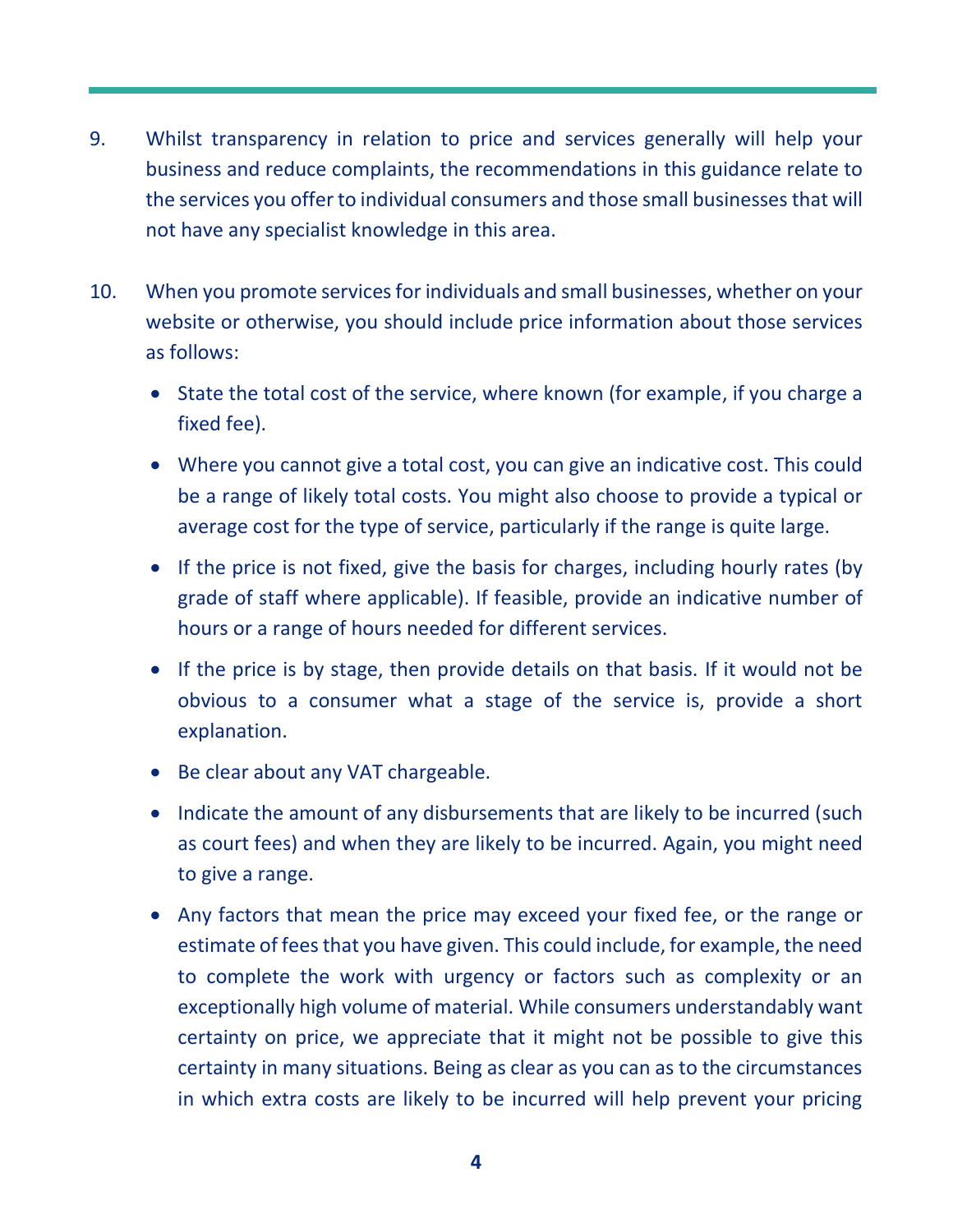information from being unintentionally misleading. It will also reduce complaints later on.

- If you offer conditional fee agreements (CFAs), then set out the circumstances in which clients might have to make any payments themselves, such as disbursements. If there is a cost to the client of the assessment for suitability for a CFA, this should be set out.
- It can be helpful to link to external information (for example, to the relevant section of gov.uk for court fees) when this will assist the consumer's understanding.
- If the type of service you are promoting involves a risk that the client will have to pay costs to the other side, you should indicate this and make it clear that this is additional to your fees.
- 11. In providing price information, you might not be able to cover all of the different services that you or your organisation offers, but you should look to cover the most common. In An ombudsman's view [of good costs service,](https://www.legalombudsman.org.uk/media/o0jbl3qa/190509-an-ombudsman-view-of-good-costs-service.pdf) the Legal Ombudsman states:

*"We recognise that you won't be able to cover all the different circumstances that could affect the cost of a piece of work on your website, but you might want to make it clear what the expected costs would be for a typical instruction and some typical examples of things that would affect the price."* 

12. An illustrative example of information on the price of a Costs Lawyer acting for a client challenging a solicitor's bill is at Annex 1.

## Information on services

13. For price information to be meaningful, consumers also need information about the services you are offering and what is included. Price information will not mean much unless the consumer knows what they are getting for that price.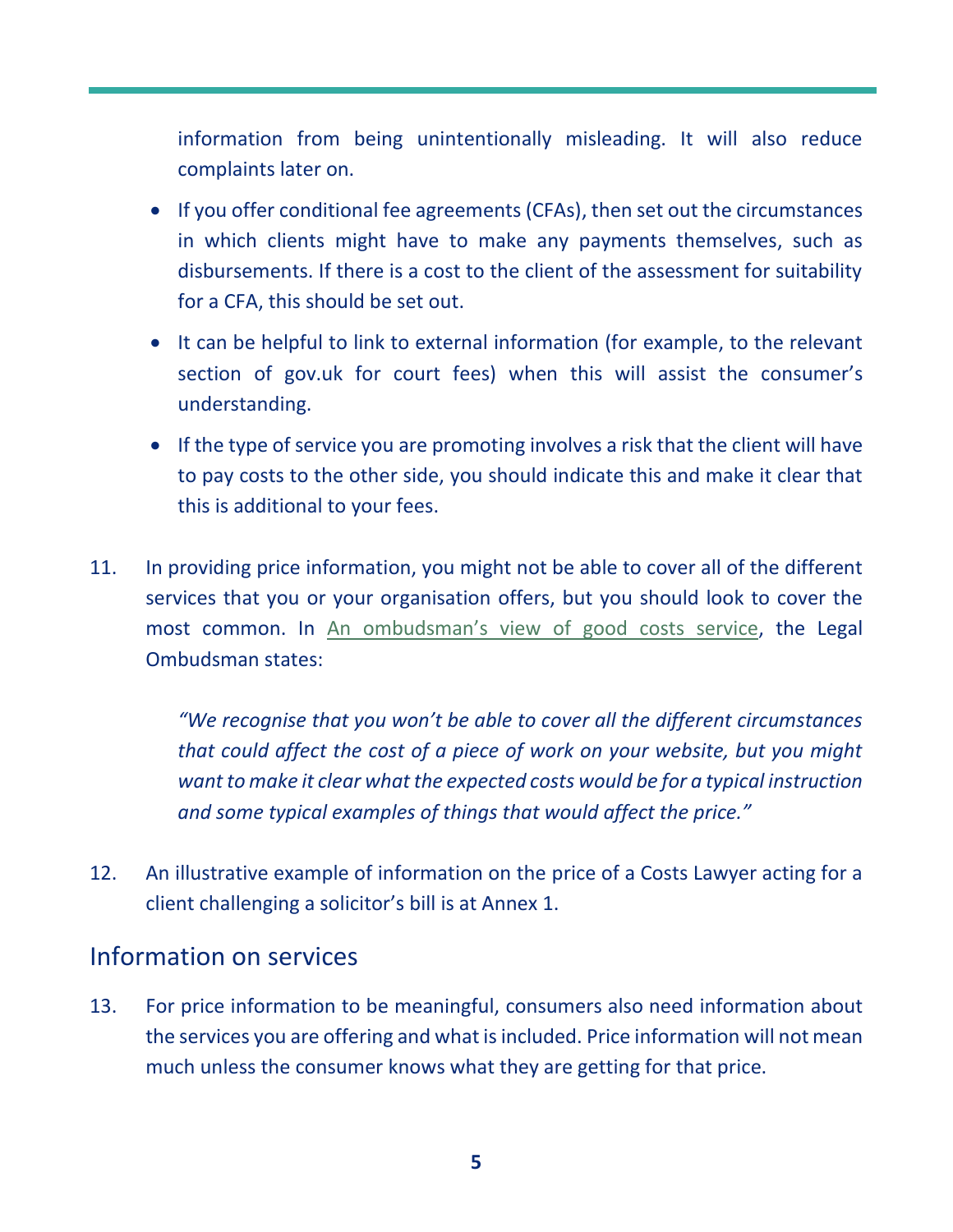- 14. Therefore, we recommend that you set out, in as much detail as you can, what services will be provided for each price or range indicated. Where possible, you should include key stages for the work. The client might not understand what the key stages are so you will need to explain them in simple language.
- 15. You should inform clients if anything that could reasonably be expected to be included in the price is not.
- 16. To be able to make an informed choice, consumers will want to know some contextual information. Therefore, we also recommend that you set out:
	- Typical timescales for the work. This might be by key stages, as above. Where the timescale is out of your control (for example, it depends on the court or other side) you might need to give a general estimate, for example: "If the matter is not settled by agreement, cases of this kind typically take 6 to 9 months for the court to resolve, assuming there is no appeal".
	- The qualifications and experience of those who will be providing the particular service. For example, the number of years they have been qualified as a Costs Lawyer, specialisms that they have, and the type or range of matters that they advise on.

## Presenting the information

- 17. The target audience for the information is individual consumers and small businesses. They will need information presented differently from professional clients, who will be more familiar with legal processes and terminology and are more likely to have an idea of competitive pricing.
- 18. It will help to:
	- Keep information concise and sentences short.
	- Break up the text with headings, diagrams and tables, and set out any processes in stages.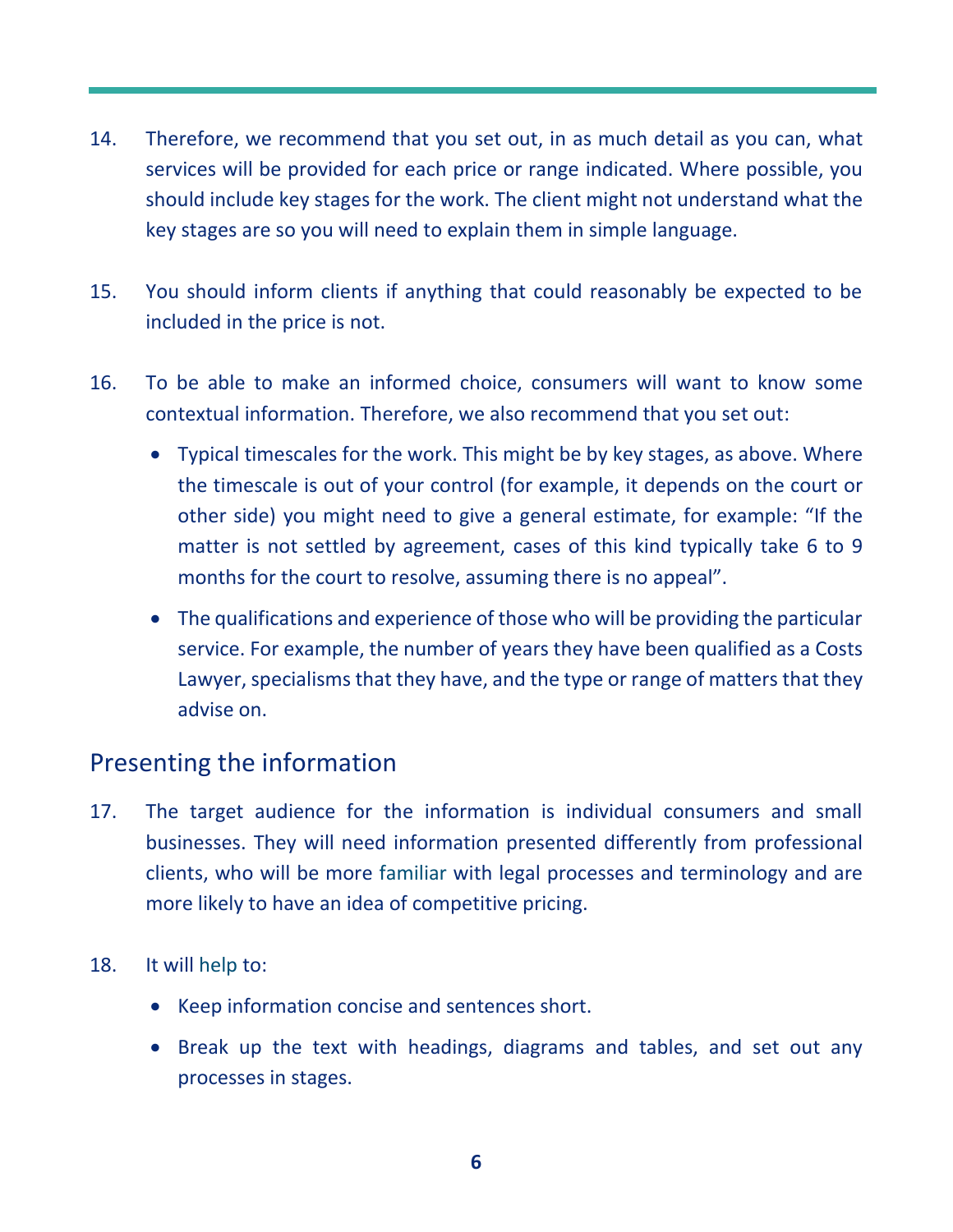- Use plain language where possible, and if you do have to use a technical term then give an explanation.
- Think of it from the consumer's point of view and focus on the information that they need.
- Provide anonymised examples of typical cases that you have dealt with in order to bring the information to life.
- Consider providing information in different languages where this will meet consumer need.
- 19. Where you have a website, display the information in a way and place that is easily accessible – for example, not buried away in a terms and conditions link at the bottom of the page. A website that is easy to read and navigate will boost interest in your business and inform and attract consumers. You will also want to consider that many people now access websites using mobile devices, and therefore make your website mobile friendly.
- 20. Tips on website accessibility are available from th[e Website Accessibility Initiative.](https://www.w3.org/WAI/fundamentals/accessibility-intro/)

## Seeking feedback

- 21. The most important thing is that the consumer or small business actually understands how much they might pay for your services, so they can make a meaningful comparison, and ultimately an informed decision on who to instruct. Once you have taken steps to include appropriate price and service information on your website and in your promotional materials, the next step is to seek feedback on your efforts to check whether they are achieving their purpose.
- 22. There are many different ways you could do this. For example, you could ask new clients (during the client onboarding process) whether they looked at the information, whether they understood it and whether they relied on it in making their decision. You could track the questions you are asked by clients and see whether those questions could be more clearly addressed in your promotional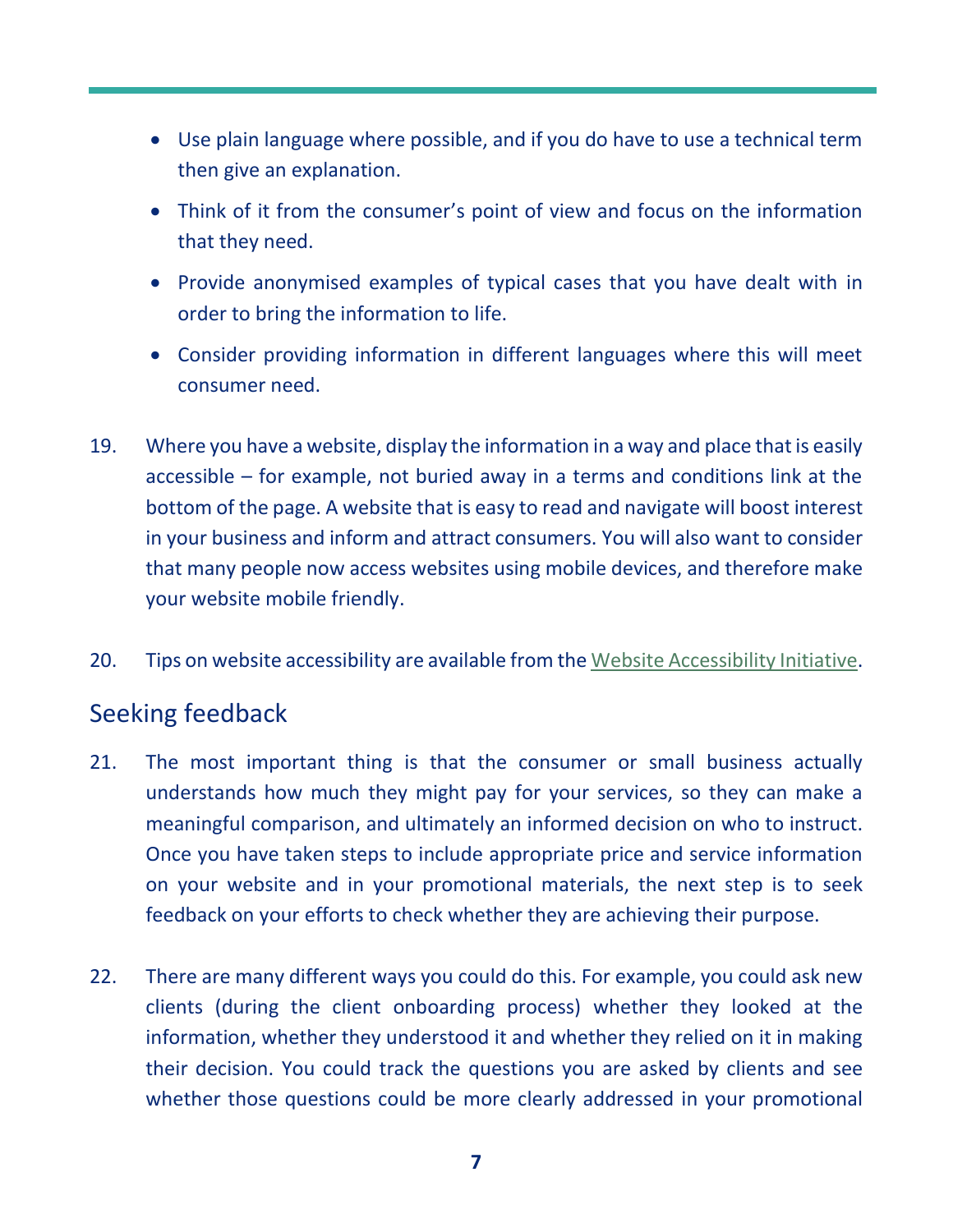material. Or you could ask users of your website whether they found information helpful by using a survey pop-up.

23. Testing whether the information you provide is having the desired effect is an important part of ensuring you meet your transparency obligations. The CLSB would also be interested in any data or learnings from the testing that you carry out; please [contact us](https://clsb.info/contact-us/) if you have information to share.

#### Further guidance

- The pre-engagement chapter of [An ombudsman's view of good costs service](https://www.legalombudsman.org.uk/media/o0jbl3qa/190509-an-ombudsman-view-of-good-costs-service.pdf), published by the Legal Ombudsman, contains advice on price transparency based on common problems and complaints from consumers.
- The CLSB's guidance note on client care letters in the [Costs Lawyer Handbook](https://clsb.info/for-costs-lawyers/costs-lawyer-handbook/) contains further suggestions for presenting information to clients.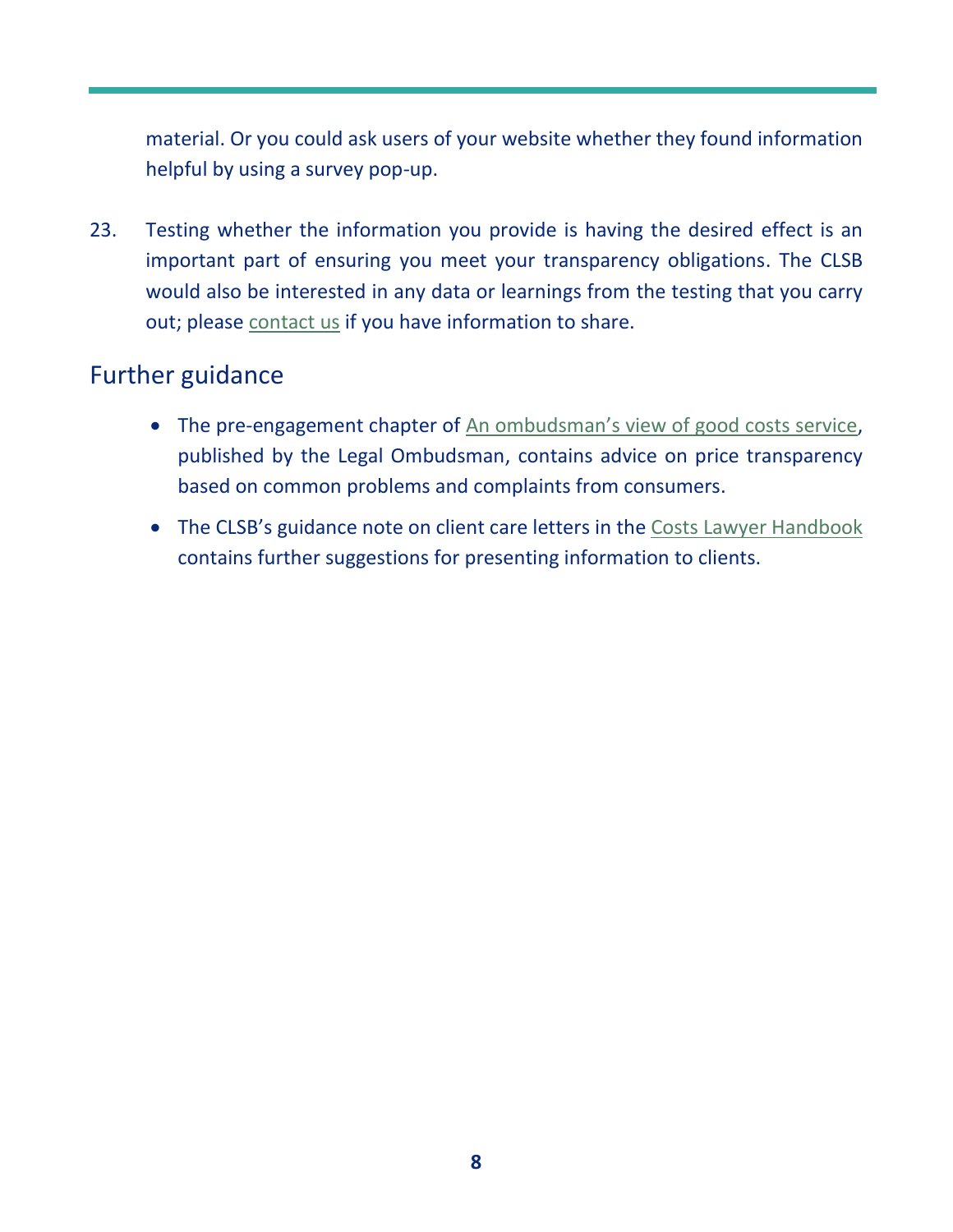#### **ANNEX 1**

Price information (illustrative example for website or promotional material) Acting for a consumer who wants to dispute a solicitor's bill

| <b>Explanation</b>                                                                                                                                                                                                                         | <b>Stage in the case</b>                                                                                                                            | <b>Hourly rate</b><br>(price you<br>pay per hour<br>of [our] time) | <b>Likely cost</b><br>of each<br>stage<br>(estimate) | <b>Disbursements</b><br>(costs you have<br>to pay to other<br>people)                                                                                                                           |
|--------------------------------------------------------------------------------------------------------------------------------------------------------------------------------------------------------------------------------------------|-----------------------------------------------------------------------------------------------------------------------------------------------------|--------------------------------------------------------------------|------------------------------------------------------|-------------------------------------------------------------------------------------------------------------------------------------------------------------------------------------------------|
| We will advise you whether<br>you are within the time<br>limits to challenge your<br>solicitor's bill and whether<br>you might have good<br>grounds to do so.                                                                              | <b>Initial advice</b>                                                                                                                               | £x                                                                 | $Ex - Ex$                                            |                                                                                                                                                                                                 |
| To challenge the bill, we will<br>need to issue an application<br>to court for an assessment<br>on your behalf.                                                                                                                            | <b>Issuing</b><br>proceedings for<br>assessment of your<br>bill, and providing<br>advice on your<br>solicitor's response                            | £x                                                                 | $Ex - Ex$                                            | Court issue fee<br>of £55.<br>See: Civil and<br><b>Family Court</b><br>fees                                                                                                                     |
| If the solicitor does not<br>accept that there should be<br>an assessment, there will<br>need to be an initial hearing<br>for the court to decide<br>whether it will allow the<br>assessment. We will<br>represent you at this<br>hearing. | <b>Representation at</b><br>an initial hearing<br>(this will only be<br>required if your<br>solicitor opposes<br>your request for an<br>assessment) | £x                                                                 | $Ex - Ex$                                            |                                                                                                                                                                                                 |
| If either your solicitor<br>agrees that there should be<br>an assessment or the court<br>orders one after the initial<br>hearing, an assessment<br>hearing will then take place.<br>We will represent you at<br>this hearing.              | Preparing for, and<br>representing you<br>at, a detailed<br>assessment<br>hearing                                                                   | £x                                                                 | $Ex - Ex$                                            | Court fees<br>depend on the<br>amount of the<br>solicitor's bill<br>and start at<br>£369 where the<br>solicitor's fees<br>are £15,000 or<br>less. See: Civil<br>and Family<br><b>Court fees</b> |